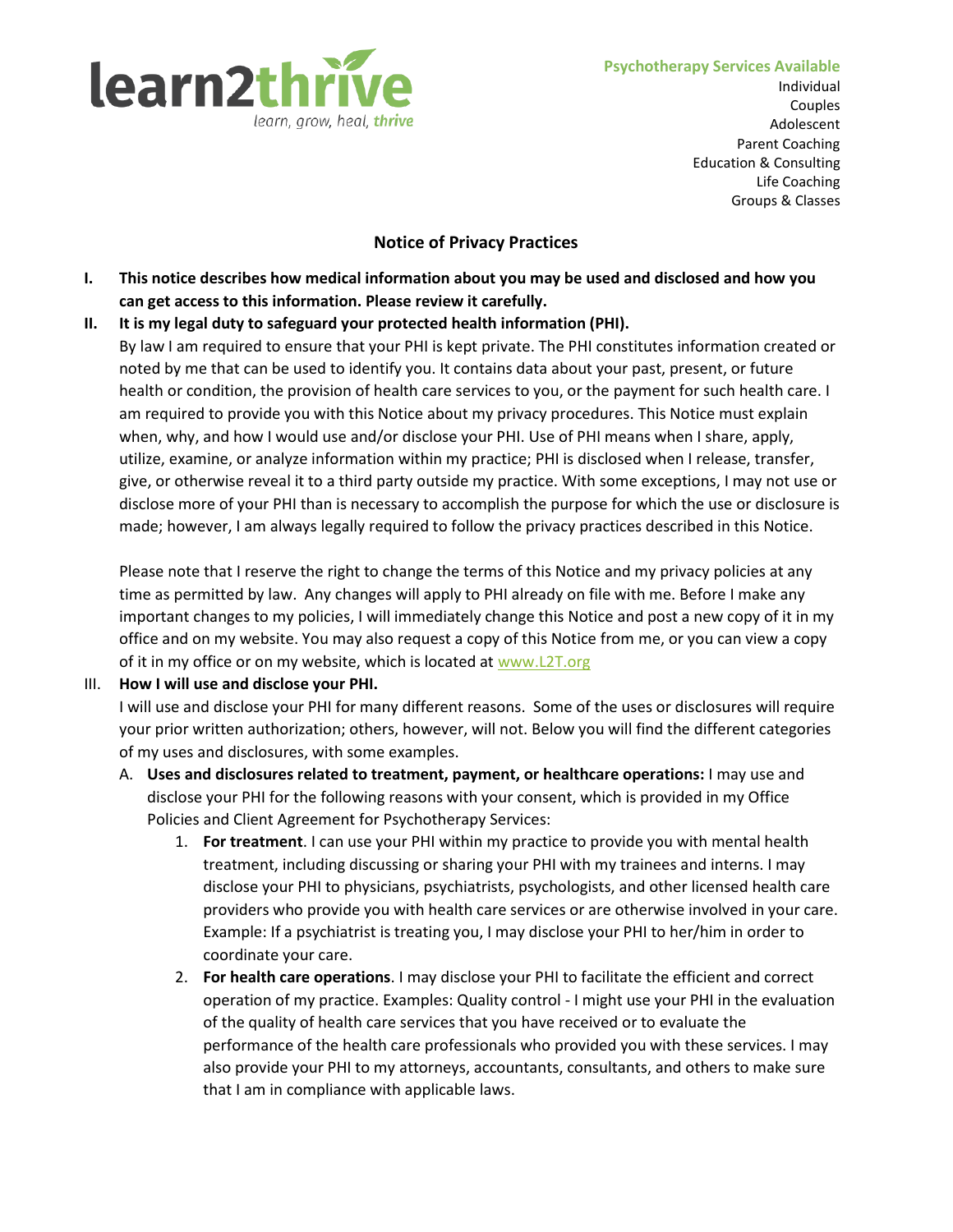# learn2thri learn, grow, heal, **thrive**

#### **Psychotherapy Services Available**

Individual Couples Adolescent Parent Coaching Education & Consulting Life Coaching Groups & Classes

- 3. **To obtain payment for treatment.** I may use and disclose your PHI to bill and collect payment for the treatment and services I provided you. Example: I might send your PHI to your insurance company or health plan in order to get payment for the health care services that I have provided to you. I could also provide your PHI to business associates, such as billing companies, claims processing companies, and others that process health care claims for my office.
- 4. **Other disclosures.** Examples: Your consent isn't required if you need emergency treatment provided I attempt to get your consent after treatment is rendered if I determine that there is a clear and present danger to you. In the event that I try to get your consent, but you are unable to communicate with me (for example, if you are unconscious or in severe pain) but I think that you would consent to such treatment if you could, I may disclose your PHI.
- B. **Certain Other Uses and Disclosures Do Not Require Your Consent**. I may use and/or disclose you PHI without your consent or authorization for the following reasons:
	- 1. **When disclosure is required by federal, state, or local law; judicial, board, or administrative proceedings; or, law enforcement**. Example: I may make a disclosure to the appropriate officials when a law requires me to report information to government agencies, law enforcement personnel and/or in an administrative proceeding.
	- 2. **If disclosure is compelled by the patient or the patient's representative pursuant to corresponding federal statutes of regulations**, such as the Privacy Rule that requires this Notice.
	- 3. **To avoid a clear and present danger to you or others.** I may provide PHI to law enforcement personnel or persons able to prevent or mitigate a clear and present danger to you or others.
	- 4. **If disclosure is mandated by Abuse and Neglect Reporting laws involving the elderly, the developmentally disabled, or a child.** For example, if I have a reasonable suspicion of child abuse or neglect.
	- **5. If disclosure is compelled or permitted by the fact that you tell me of a serious/imminent threat of physical violence by you against a reasonably identifiable victim or victims.**
	- 6. **For public health activities**. Example: In the event of your death, if a disclosure is permitted or compelled, I may need to give the county coroner information about you.
	- 7. **For health oversight activities.** Example: I may be required to provide information to assist the government in the course of an investigation or inspection of a health care organization or provider.
	- 8. **For specific government functions.** Examples: I may disclose PHI of military personnel and veterans under certain circumstances. Also, I may disclose PHI in the interests of national security, such as protecting the President of the United States or assisting with intelligence operations.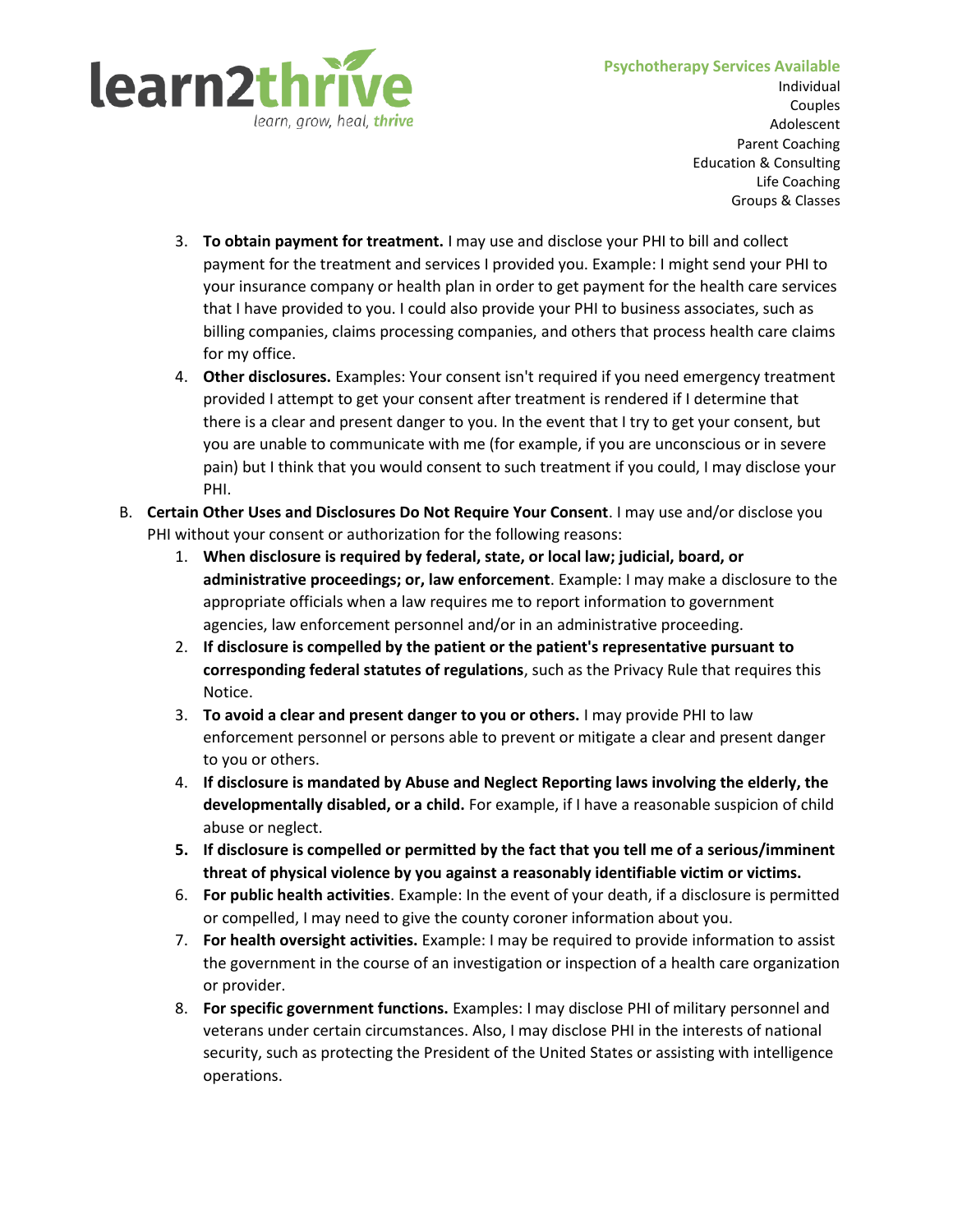

Individual Couples Adolescent Parent Coaching Education & Consulting Life Coaching Groups & Classes

- 9. **For research purposes**. In certain circumstances, I may provide PHI in order to conduct medical research.
- 10. **For Workers' Compensation purposes.** I may provide PHI in order to comply with Workers' Compensation laws.
- 11. **Appointment reminders and health related benefits or services.** Examples: I may use PHI to provide appointment reminders. I may use PHI to give you information about alternative treatment options, or other health care services or benefits I offer.
- 12. **In Lawsuits or Disputes** when information is requested by a party, pursuant to subpoena, I will only release information pursuant to a court order or upon your signed authorization form.
- 13. **If disclosure is required or permitted to a health oversight agency for oversight activities authorized by law.** Example: When compelled by U.S. Secretary of Health and Human Services to investigate or assess my compliance with HIPAA regulation
- **14. If disclosure is otherwise specifically required or allowed by law.**
- **C. Certain Uses and Disclosures Require You to Have the Opportunity to Object.**
	- 1. **Disclosures to family, friends, or others.** I may provide your PHI to a family member, friend, or other individual who you indicate is involved in your care or responsible for the payment for your health care, unless you object in whole or in part. Retroactive consent may be obtained in emergency situations.

# **D. Other Uses and Disclosures Require Your Prior Written Authorization**

In any other situation not described in Sections IIIA, IIIB, and IIIC above, I will request your written authorization before using or disclosing any of your PHI. Even if you have signed an authorization to disclose your PHI, you may later revoke that authorization, in writing, to stop any future uses and disclosures (assuming that I haven't taken any action subsequent to the original authorization) of your PHI by me.

## **IV. What Rights You Have Regarding Your PHI**

- A. **The Right to See and Get Copies of Your PHI.** In general, you have the right to see your PHI that is in my possession, or to get copies of it; however, you must request it in writing. If I do not have your PHI, but I know who does, I will advise you how you can get it. You will receive a response from me within 30 days of my receiving your written request. Under certain circumstances, I may feel I must deny your request, but if I do, I will give you, in writing, the reasons for the denial. I will also explain your right to have my denial reviewed.
- B. **The Right to Request Limits on Uses and Disclosures of Your PHI.** You have the right to ask that I limit how I use and disclose your PHI. While I will consider your request, I am not legally bound to agree. If I do agree to your request, I will put those limits in writing and abide by them except in emergency situations. You do not have the right to limit the uses and disclosures that I am legally required or permitted to make.
- C. **The Right to Choose How I Send Your PHI to You.** It is your right to ask that your PHI be sent to you at an alternate address (for example, sending information to your work address rather than your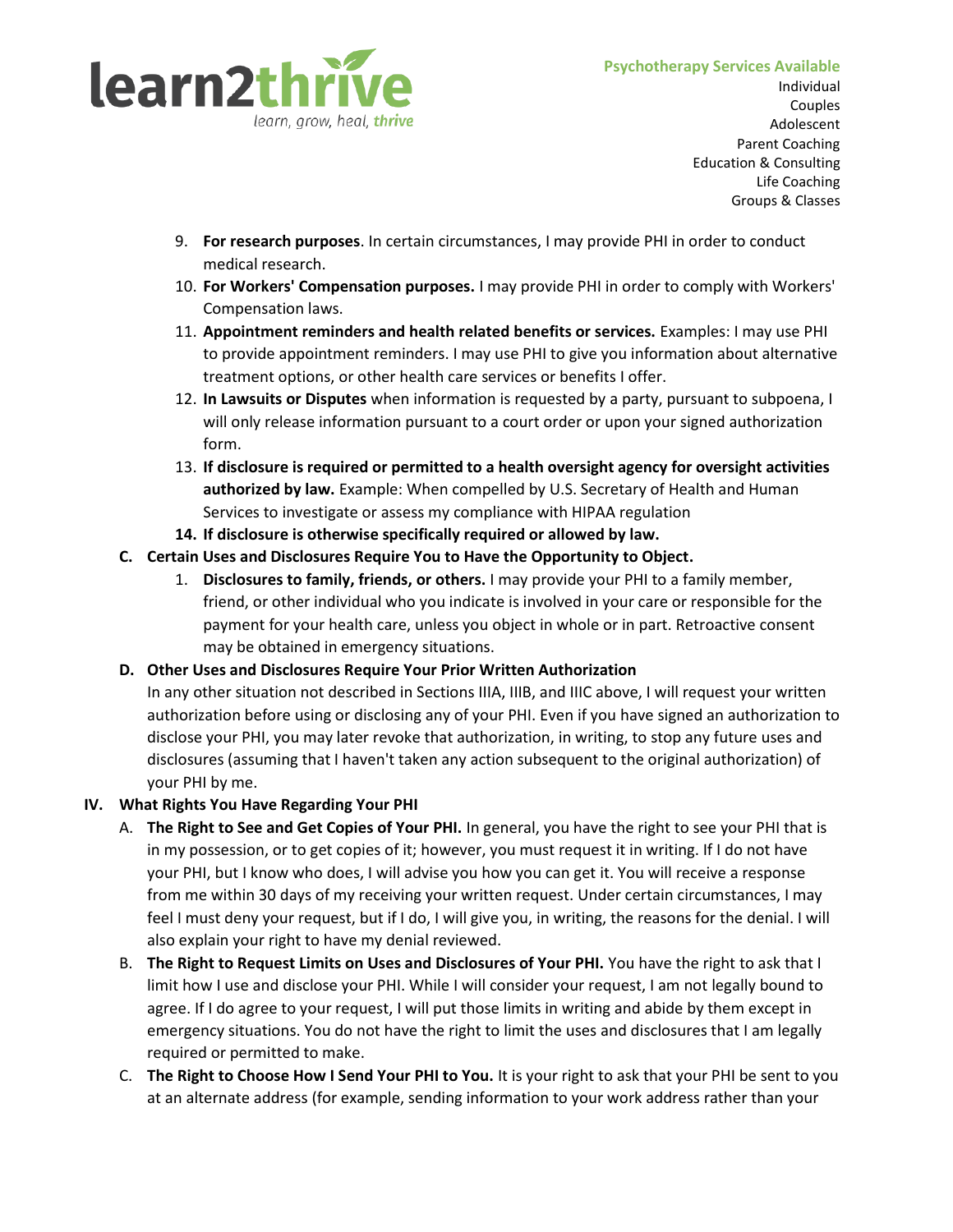#### **Psychotherapy Services Available**



Individual Couples Adolescent Parent Coaching Education & Consulting Life Coaching Groups & Classes

home address) or by an alternate method (for example, via email instead of by regular mail). I am obliged to agree to your request providing that I can give you the PHI, in the format you requested, without undue inconvenience. I may not require an explanation from you as to the basis of your request as a condition of providing communications on a confidential basis.

D. **The Right to Get a List of the Disclosures I Have Made.** You are entitled to a list of disclosures of your PHI that I have made. The list will not include uses or disclosures to which you have already consented, i.e., those for treatment, payment, or health care operations, sent directly to you, or to your family; neither will the list include disclosures made for national security purposes, to corrections or law enforcement personnel, or disclosures made before April 15, 2003. After April 15, 2003, disclosure records will be held for seven years.

I will respond to your request for an accounting of disclosures within 60 days of receiving your request. The list I give you will include disclosures made in the previous six years unless you indicate a shorter period. The list will include the date of the disclosure, to whom PHI was disclosed (including their address, if known), a description of the information disclosed, and the reason for the disclosure. I will provide the list to you at no cost, unless you make more than one request in the same year, in which case I will charge you a reasonable sum based on a set fee for each additional request.

- E. **The Right to Amend Your PHI**. If you believe that there is some error in your PHI or that important information has been omitted, it is your right to request that I correct the existing information or add the missing information. Your request and the reason for the request must be made in writing. You will receive a response within 60 days of my receipt of your request. I may deny your request, in writing, if I find that: the PHI is (a) correct and complete, (b) forbidden to be disclosed, (c) not part of my records, or (d) written by someone other than me. My denial must be in writing and must state the reasons for the denial. It must also explain your right to file a written statement objecting to the denial. If you do not file a written objection, you still have the right to ask that your request and my denial be attached to any future disclosures of your PHI. If I approve your request, I will make the change(s) to your PHI. Additionally, I will tell you that the changes have been made, and I will advise all others who need to know about the change(s) to your PHI.
- F. **The Right to Get This Notice by Email or in Paper form.** You have the right to get this notice by email. You have the right to request a paper copy of it, as well.

# **V. How To Complain About My Privacy Practices**

If, in your opinion, I may have violated your privacy rights, or if you object to a decision I made about access to your PHI, you are entitled to file a complaint with the person listed in Section VI below. You may also send a written complaint to the Secretary of the Department of Health and Human Services at 200 Independence Avenue S.W. Washington, D.C. 20201. If you file a complaint about my privacy practices, I will take no retaliatory action against you.

**VI. Person to Contact for Information About this Notice or to Complain About My Privacy Practices** If you have any questions about this notice or any complaints about my privacy practices or would like to know how to file a complaint with the Secretary of the Department of Health and Human Services,